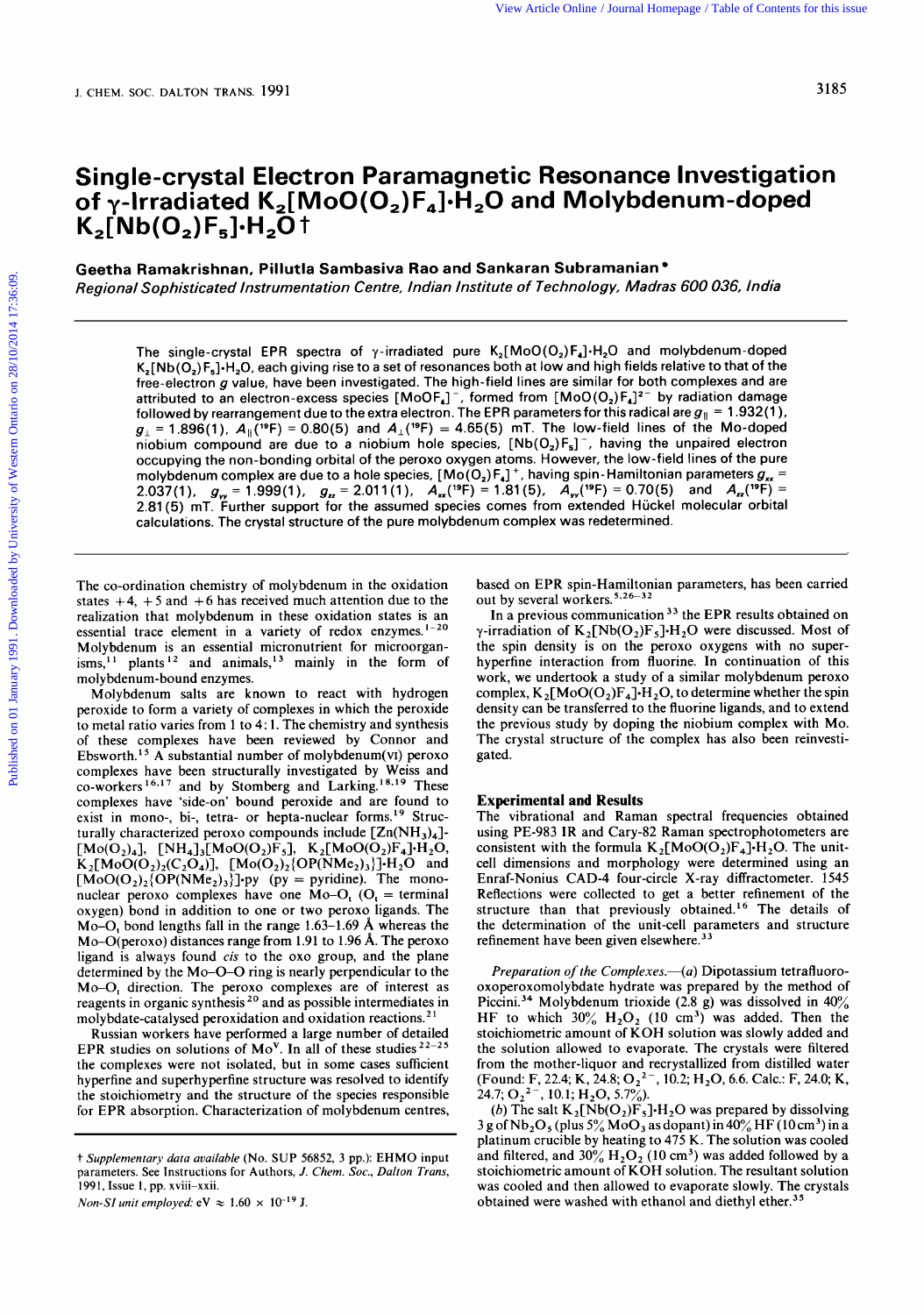

**Fig. 1** Typical room-temperature X-band EPR spectra of  $\gamma$ -irradiated  $K_2[MoO(O_2)F_4]H_2O$  crystals, indicating the low-field (<345 mT) measurement *ca.* 9.5 GHz for Figs. **1-6** 



**Fig. 2** Typical room-temperature X-band EPR spectra of y-irradiated Mo-doped single crystals of  $K_2[Nb(O_2)F_5]H_2O$  for rotation about the  $c^*$  axis when the applied magnetic field is (a)  $40^\circ$  from the a axis, (b) parallel to the a axis and **(c)** parallel to the *b* axis. Here, also, one can

*Crystal Data for* K2 **[MoO(02)F4]-H20.-Monoclinic,** space group  $P2_1/a$ ,  $a = 6.291(1)$ ,  $b = 6.296(1)$ ,  $c = 18.158(2)$  Å,  $\beta = 96.9(1)^\circ$ ,  $Z = 4$ ; lit.,<sup>16</sup>  $a = 6.308(5)$ ,  $b = 6.274(5)$ ,  $c =$ 18.166(10) Å,  $\beta = 98.3(1)$ °.

Additional data available from the Cambridge Crystallographic Data Centre comprises thermal parameters.

 $\gamma$ -Irradiation.-The  $\gamma$ -irradiation of K<sub>2</sub>[MoO(O<sub>2</sub>)F<sub>4</sub>]·H<sub>2</sub>O and Mo-doped  $K_2[Nb(O_2)F_5]H_2O$  crystals was carried out at room temperature using a cobalt-60 source. The EPR spectra were recorded using a Varian E-112 spectrometer operating at X-band frequencies **(v** ca. 9.5-9.9 **GHz)** having a 100 **kHz** field modulation and phase-sensitive detection to obtain the firstderivative signal. The single crystal was mounted on a Varian **E-***229* goniometer. The three mutually perpendicular axes *a, b* and  $c^*$  ( $c^*$  is perpendicular to *a* and *b*) were chosen to carry out angular variations of **EPR** spectra. Diphenylpicrylhydrazyl was used as an internal *g* marker ( $g = 2.0036$ ).

Typical **EPR** spectra of the crystals are shown in Figs. 1 and



Fig. 3 Isofrequency plots of 19F superhyperfine lines in the *ac\** (or *bc\*)*  plane of y-irradiated single crystal **K,[MoO(O,)F,]=H,O** (Mo-doped  $K_2[Nb(O_2)F_5]H_2O$  gives identical results) for the high-field part of the EPR spectrum at room temperature. The dashed portions indicate that the hyperfine values are within the linewidth and could not be resolved (see text)



Fig. **4** Room-temperature isofrequency plot of **19F** superhyperfine lines in the *ab* plane for y-irradiated single crystal  $K_2[M_0O(O_2)F_4]$ .  $H_2O$  {Mo-doped  $K_2[Nb(O_2)F_5]H_2O$  gives identical results} for the high-field part of the spectrum

2, each containing sets of lines at low  $(g > g_e)$  and high field  $(g < g_e)$ , where  $g_e$  is the free-electron value and corresponds to 345 mT for a frequency of 9.5 **GHz.** The high-field lines for the two crystals are the same but the low-field lines are different. Spectra obtained for rotation about the a and *b* axes are similar as regards the high-field lines for both crystals. Isofrequency plots of the high-field lines for rotation about the *a/b* **and** *c\**  axes are shown in Figs. 3 and **4** respectively.

The low-field lines of the Mo-doped crystal are due to a niobium hole species as discussed previously. $33$  On the other hand, the low field lines of  $K_2[M_0O(O_2)F_4] \cdot H_2O$  are due to a Mo-centred hole species (see below). The isofrequency plots for the latter low-field lines are given in Figs. 5 and *6* respectively for two of the three mutually perpendicular planes.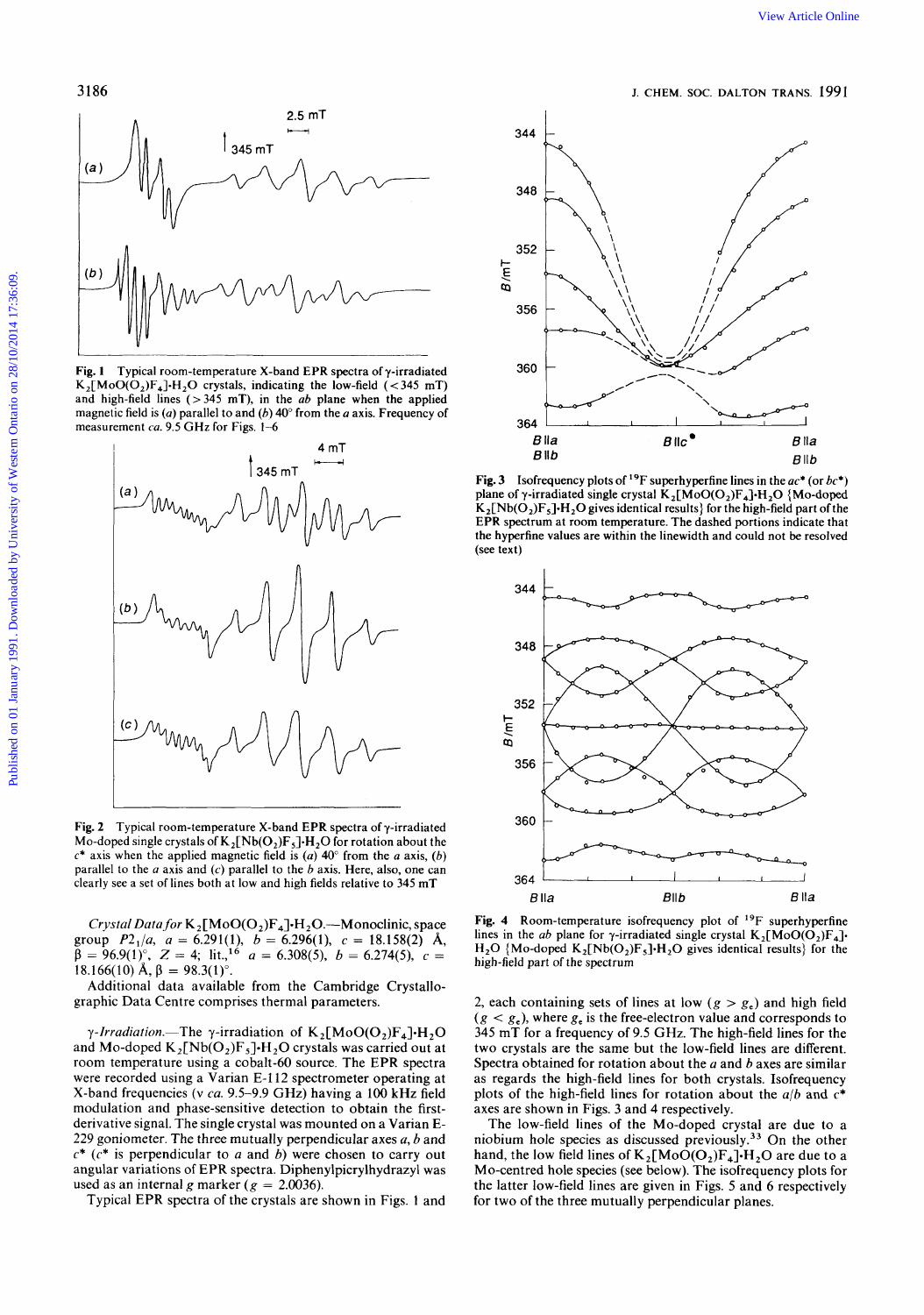**Table 1** Atomic positional parameters for  $K_2[MoO(O_2)F_4]H_2O$  **Table 2** Bond lengths (Å) and angles (°) in  $[Mno(O_2)F_4]^2$ <sup>-</sup> with with estimated standard deviations (e.s.d.s) in parentheses essential parametheses with estimated standard deviations (e.s.d.s) in parentheses

| Atom | X/a           | Y/b           | Z/c       |
|------|---------------|---------------|-----------|
| M٥   | 0.2092(2)     | 0.1560(2)     | 0.1305(1) |
| K(1) | 0.3208(5)     | 0.1422(5)     | 0.3991(2) |
| K(2) | 0.7482(6)     | 0.1459(6)     | 0.2521(2) |
| F(1) | 0.1785(17)    | 0.1691(18)    | 0.2408(6) |
| F(2) | 0.4531(13)    | 0.3475(14)    | 0.1606(5) |
| F(3) | 0.4372(14)    | $-0.0546(13)$ | 0.1582(6) |
| F(4) | 0.0583(15)    | 0.4310(16)    | 0.1263(7) |
| O(1) | 0.2493(20)    | 0.1628(18)    | 0.0391(7) |
| O(2) | 0.0394(19)    | $-0.1035(18)$ | 0.1256(8) |
| O(3) | $-0.0931(17)$ | 0.0787(18)    | 0.1145(7) |
| O(W) | 0.7131(21)    | 0.1585(19)    | 0.4894(7) |



**Fig. 5** Room-temperature isofrequency plot of <sup>19</sup>F superhyperfine lines in the  $bc^*$  plane of  $\gamma$ -irradiated single-crystal  $K_2[MoO(O_2)F_4]$ **H20** for the low-field part of the spectrum



**Fig. 6** Room-temperature isofrequency plot of fluorine hyperfine lines in the *ab* plane of  $\gamma$ -irradiated single crystal  $K_2[Moo(O_2)F_4] \cdot H_2O$  for the low-field part of the spectrum

Compared to spectra at room temperature, the EPR measurements at 77 and 35 K showed an increase in intensity of the resonant lines but no change in the nature of the spectrum. Using standard procedures,<sup>36</sup> the *g* and *A* tensors and their direction cosines were obtained. Simulations of EPR spectra and isofrequency plots were performed with an IBM-PC/XT computer. Molecular orbital calculations were done on the

| parameters for $K_2[M_0O(O_2)F_4] \cdot H_2O$<br>viations (e.s.d.s) in parentheses                                                                          | <b>Table 2</b> Bond lengths (Å) and angles (°) in $[MnO(O_2)F_4]^2$ <sup>-</sup> with<br>e.s.d.s in parentheses |                                                 |  |  |  |
|-------------------------------------------------------------------------------------------------------------------------------------------------------------|-----------------------------------------------------------------------------------------------------------------|-------------------------------------------------|--|--|--|
| Y/b                                                                                                                                                         | $Mo-F(1)$<br>2.037(10)                                                                                          | 1.709(11)<br>$Mo-O(1)$                          |  |  |  |
| $0.1560(2)$ $0.1305(1)$                                                                                                                                     | .976(8)<br>$Mo-F(2)$                                                                                            | $Mo-O(2)$<br>1.948(11)                          |  |  |  |
| 0.3991(2)<br>0.1422(5)                                                                                                                                      | $Mo-F(3)$<br>Mo-F(4)<br>1.974(9)<br>1.972(10)                                                                   | $Mo-O(3)$<br>1.951(11                           |  |  |  |
|                                                                                                                                                             |                                                                                                                 | $O(2)-O(3)$<br>1.419(15)                        |  |  |  |
| $\begin{array}{ccc} 0.1459(6) & 0.2521(2) \ 0.1691(18) & 0.2408(6) \ 0.3475(14) & 0.1606(5) \ -0.0546(13) & 0.1582(6) \ 0.4310(16) & 0.1263(7) \end{array}$ |                                                                                                                 |                                                 |  |  |  |
|                                                                                                                                                             | $F(2)$ -Mo- $F(1)$<br>82.3(4)                                                                                   | $O(2)$ -Mo-F(2) 158.0(5)                        |  |  |  |
|                                                                                                                                                             | $F(3)$ -Mo-F(1)<br>85.9(4)                                                                                      | $O(2)$ -Mo-F(3) 80.0(4)                         |  |  |  |
|                                                                                                                                                             | $F(3)$ -Mo-F(2)<br>79.8(3)                                                                                      | $O(2)-Mo-F(4)$ 118.4(4)                         |  |  |  |
| $0.1628(18)$ $0.0391(7)$<br>-0.1035(18) 0.1256(8)                                                                                                           | $F(4)-Mo-F(1)$<br>84.3(5)<br>$F(4)-Mo-F(2)$                                                                     | $O(2)$ -Mo-O(1) 97.0(6)<br>O(3)-Mo-F(1) 87.2(5) |  |  |  |
|                                                                                                                                                             | 80.2(4)                                                                                                         | $O(3)$ -Mo-F(2) 154.7(4)                        |  |  |  |
| $0.0787(18)$ $0.1145(7)$                                                                                                                                    | $O(1)$ -Mo-F(1)<br>(C)2.2<br>$O(1)$ -Mo-F(2)<br>93.0(5)                                                         |                                                 |  |  |  |
| $0.1585(19)$ $0.4894(7)$                                                                                                                                    | $F(4)-Mo-F(3)$ 158.6(4)                                                                                         | O(3)-Mo-F(4) 75.9(4)<br>O(3)-Mo-F(3) 122.4(5)   |  |  |  |
|                                                                                                                                                             | $O(1)$ -Mo-F(3)<br>94.4(5)                                                                                      | $O(3)$ -Mo-O(1) 96.7(6)                         |  |  |  |
|                                                                                                                                                             | $O(1)$ -Mo-F(4)<br>93.9(6)                                                                                      | $O(3)$ -Mo-O(2) 42.7(5)                         |  |  |  |
|                                                                                                                                                             | $O(2)$ -Mo-F(1) 87.8(5)                                                                                         |                                                 |  |  |  |
|                                                                                                                                                             |                                                                                                                 |                                                 |  |  |  |



**Fig. 7** Projection of  $[MoO(O_2)F_4]^2$  ion onto the ab plane

molybdenum systems with the ICON-8 program **37** running on a Siemens 7580-E computer.

# **Discussion**

 $X-Ray$  Data for  $K_2[Moo(O_2)F_4] \cdot H_2O$ . The SHELX 86<sup>38</sup> program was utilized to get a rough estimate of the atomic coordinates after reduction of the crystal structure data. For further refinements the SHELX 76 **38** program was used to give a final residual factor of 0.058, as against the previously reported value of 0.136.<sup>16</sup> The positional parameters, bond lengths and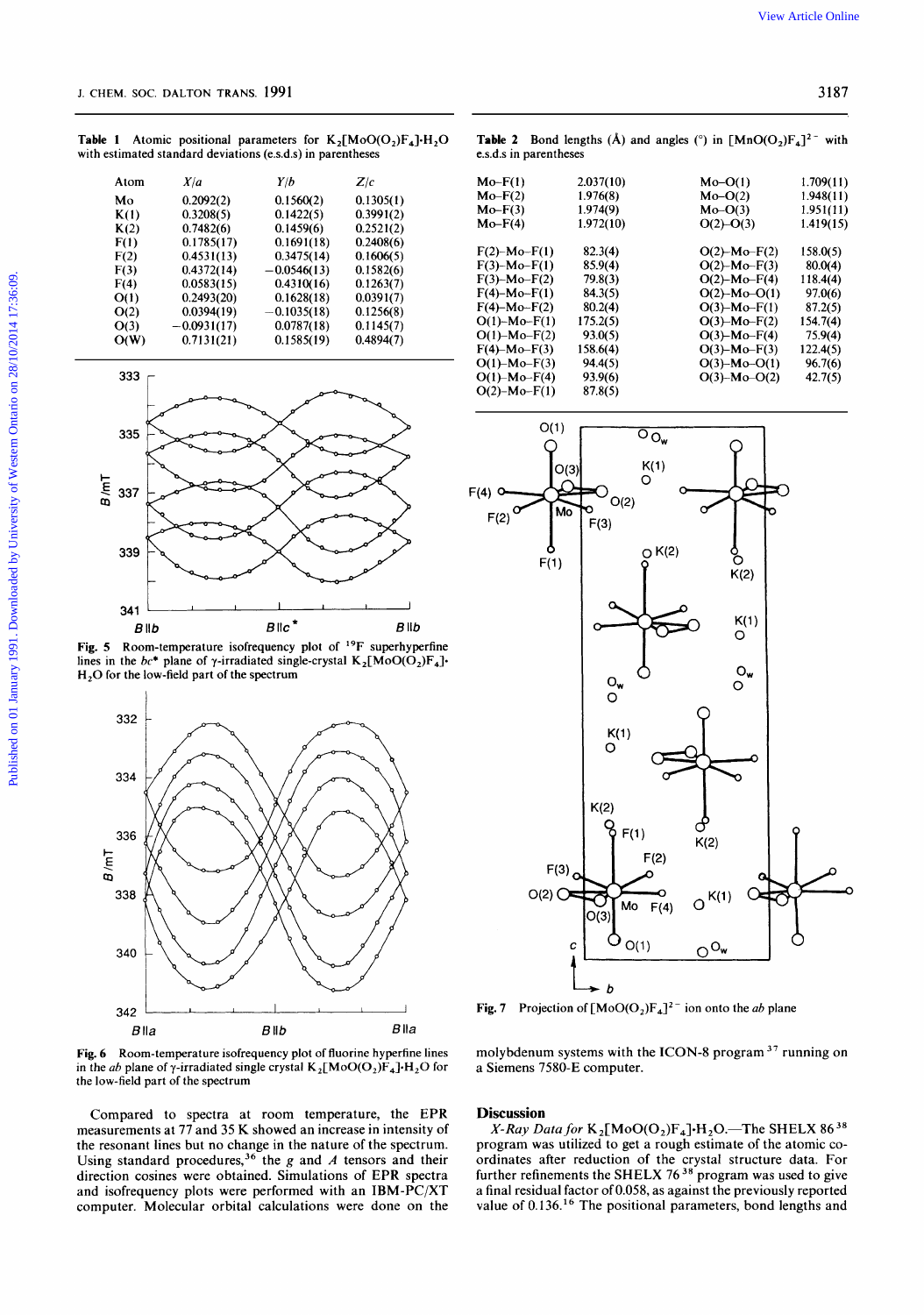| J. CHEM. SOC. DALTON TRANS. 1991<br>System<br>$[MoOF5]2$ <sup>-</sup><br>[MoOCl <sub>5</sub> ] <sup>2</sup><br>$\frac{5.05}{3.60}$<br>1.874<br>$-2.5$<br>-1.911-<br>8.15<br>1.940<br>- 1.963 -<br>1.938<br>1.970<br>1.964<br>1.945<br>300<br>$[MoOBrs]2$ -<br>Powder values of Mo in different<br>6.60<br>2.090<br>1.943 1.950<br>0.9 |                                                                      |  |  |  |  |
|---------------------------------------------------------------------------------------------------------------------------------------------------------------------------------------------------------------------------------------------------------------------------------------------------------------------------------------|----------------------------------------------------------------------|--|--|--|--|
| Table 3 Spin-Hamiltonian parameters for some oxohalogenomolybdenum systems. The A values (in mT) are for the halide ligands                                                                                                                                                                                                           |                                                                      |  |  |  |  |
|                                                                                                                                                                                                                                                                                                                                       |                                                                      |  |  |  |  |
| ligand complexes<br>ligand complexes<br>$\gamma$ -Irradiated [MoO(O <sub>2</sub> )F <sub>4</sub> ] <sup>2-</sup><br>2.1.932<br>and Mo-doped [Nb(O <sub>2</sub> )F <sub>5</sub> ] <sup>2-</sup><br>All g factors are correct to $\pm$ 0.001 and <i>A</i> values to $\pm$ 0.05 mT.                                                      |                                                                      |  |  |  |  |
|                                                                                                                                                                                                                                                                                                                                       | 1.947 2.011<br>1.932 1.896<br>$(14N$ hyperfine)<br>4.65 Present work |  |  |  |  |

angles are given in Tables 1 and **2. A** projection of the unit cell anisotropic thermal parameters and the equations for the three least-square planes are given as the supplementary material.

In the crystal the molybdenum atom is surrounded by an oxygen  $[O(1)]$ , two fluorines  $[F(1), F(2)]$  and one of the peroxo oxygen atoms  $[O(2)]$  in the equatorial plane. The apical positions are occupied by fluorines  $F(3)$  and  $F(4)$ . The leastsquare plane analysis suggests that  $F(2)$ ,  $F(3)$ ,  $F(4)$ ,  $O(2)$  and O(3) also form a perfect plane indicating the presence of monocapped octahedral geometry around the metal atom. The incorporation of Mo in the lattice of  $K_2[Nb(O_2)F_5]+H_2O$  is evident from the similarity in geometry around the metal ions in the latter,<sup>33</sup> and in

crystals of  $K_2[Nb(O_2)F_5] \cdot H_2O$ . Upon  $\gamma$ -irradiation the EPR  $EPR$  Data.— $(a)$   $\gamma$ -Irradiation of Molybdenum-doped Single spectra (see Fig. 2) consisted of  $(i)$  a niobium-centred radical with  $g_{\text{eff}} > g_{\text{e}}$ , as discussed previously,<sup>33</sup> and (ii) a molybdenum centred species with <sup>19</sup>F superhyperfine splitting having  $g<sub>eff</sub> < g<sub>e</sub>$  indicating a trapped electron species. These high-field lines are similar to those found for single crystals of  $K_2[M_0O(O_2)F_4] \cdot H_2O$  (see below).

*High-field* lines. The high-field species has been identified as a molybdenum(v)  $d<sup>1</sup>$  system produced as a result of electron trapping by the guest complex anion  $[MoO(O_2)F_4]^2$ <sup>-</sup> followed by loss of  $O_2^2$ <sup>-</sup> leading to a square-pyramidal [MoOF<sub>4</sub>] radical with a formal oxidation of **+5** for Mo (see below). This is expected to give molybdenum hyperfine lines further split by ligand  $^{19}$ F superhyperfine splitting. However, the satellite hyperfine lines from the relatively low abundant (25.5%) magnetic nuclei of Mo having spin  $I = \frac{5}{2}^{39}$  are expected to be much weaker in intensity, and further reduced due to ligand  $(9F)$  superhyperfine splitting. Therefore, we concentrate on the <sup>19</sup>F ligand hyperfine pattern of the molybdenum  $(I = 0)$ moieties and analyse it with respect to rotation of the crystal in the magnetic field. This is also the case for the complex  $K_2[MoO(O_2)F_4] \cdot H_2O.$ 

The results of rotation about the *a* and *b* axes are similar and hence only one isofrequency plot (see Fig. 3) is shown. The five superhyperfine lines (when *B* is parallel to the *a* or b axis), due to the interaction of an electron with four equivalent <sup>19</sup>F nuclei, on rotation about the *a* or *b* axis, result in a single line (when *B* is parallel to the  $c^*$  axis) indicating that the hyperfine interaction is within the linewidth  $(\approx 1.0 \text{ mT})$  of the EPR spectrum. In other words, the contribution from the parallel component of the **A** tensor is minimal. Rotation about the *c\**  axis of the crystal results (see Fig. 4) in partial superposition of hyperfine lines. The superhyperfine interaction of the 4d<sup>1</sup> electron with two non-equivalent pairs of spin  $\frac{1}{2}$  (<sup>19</sup>F) ligand Electron with two non-equivalent pairs of spin a singular method of the gand A tensors are given in Table 1.2. The principal value of the A tensor is within the linewidth ( $\approx$  1.0 mT) of the EPR system,<sup>33</sup> a single line nuclei yields a nine-line pattern (triplet of triplets) with intensity ratio 1 : 2 : 1 : 2 : **4** : 2 : 1 : 2 : **1** and fluorine hyperfine couplings of 2.0 and 6.0 mT respectively. These hyperfine lines on further crystal rotation changes into a seven-line pattern of intensity ratio <sup>1</sup>: 2 : 3 : 4: 3 : 2 : **1,** finally becoming five lines with the intensity

 $\gamma$ -Irradiated  $[Mo(O_2)F_4]^2$ <br>and Mo-doped  $[Nb(O_2)F_5]^2$ <br>All g factors are correct to  $\pm 0.001$  and *A* values to  $\pm 0.05$  mT.<br>angles are given in Tables 1 and 2. A projection of the unit cell<br>of  $[MoO(O_2)F_4]^2$  along th distribution  $1:4:6:4:1$ , with a fluorine hyperfine coupling constant of 4.65 mT. Based on these observations, the EPR spectra of the radical is indicative of a zero-spin nuclear species  $(94.96.98.100)$  Mo, 74.5% abundance), with two magnetically non-equivalent pairs of <sup>19</sup>F ligand nuclei  $(I = \frac{1}{2})$ , which results in a maximum of nine superhyperfine lines.

3) also torm a perfect plane indicating the presence of dentical) are given in Table 3, along with those for a tew<br>orcoporation of Mo in the lattice of  $X_2[Nb(O_2)F_5]H_2O$  is good agreement between this radical and the ot Examples are in the price of identical) are given in Table 3, along with those for a few ral geometry around the metal atom. The previously reported oxohalogenomolybdenum systems. The in the lattice of  $K_2[Nb(O_2)F_3]H_2O$ *z* in the parameters obtained for the high-field lines {the F(4). The least-<br>and the parameters obtained for the high-field lines {the<br>h, F(4), O(2) and results for the high-field portion of  $K_2$ [MoO(O<sub>2</sub>)F<sub>4</sub>]-H<sub>2</sub>O ar The **EPR** spectra correspond to an axial spin Hamiltonian **40**  and the parameters obtained for the high-field lines (the results for the high-field portion of  $K_2[M_0O(O_2)F_4] \cdot H_2O$  are identical} are given in Table 3, along with those for a few previously reported oxohalogenomolybdenum systems. The good agreement between this radical and the other known radicals indicates that the radical is a 4d' species and may be  $[MoOF_4]$ <sup>-</sup> formed from  $[MoO(O_2)F_4]$ <sup>2-</sup> by radiation damage followed by rearrangement (see below). The  $g_{\parallel}$  value is along the *c* axis of the crystal. The observed fluorine hyperfine variation suggests four equivalent fluorines in the ab plane, while the crystal structure indicates only two of them in this plane. In view of this, the effect of  $\gamma$ -irradiation on this system requires a more detailed analysis and will be discussed in section *(c).* 

(b)  $γ$ -Irradiation of Single Crystals of  $K_2[M_0O(O_2)F_4]·H_2O$ . The EPR spectra upon irradiation show signals characteristic of an electron-excess centre with  $g_{\text{eff}} < g_{\text{e}}$ , identical to that for the system discussed above. The electron-deficient species with  $g_{\text{eff}} > g_{\text{e}}$  (low-field portion of the spectrum) is discussed below.

Low-field lines. The low-field features with  $g_{\text{eff}} > g_e$  have only weak superhyperfine interaction with ligand <sup>19</sup>F nuclei. That the species is molybdenum centred has been derived from the direction cosines of the *g* and *A* tensors as well **as** from extended Hiickel molecular orbital **(EHMO)** calculations (see below) which show that this species arises *via* hole trapping on a molybdenum(v1) host unit with the hole formally localized on the orbitals of ligand peroxo oxygens and that hyperfine interaction with  $^{19}$ F arises via second-order spin polarization.

Rotation of the crystal about any one of the **three**  crystallographic axis, i.e. a, *b* or *c\*,* resulted in a four-line pattern (doublet of doublets) when *B* is parallel to any one of the axes, and an eight-line pattern in other orientations. Based on the line positions and isofrequency plots (see Figs. 5 and 6), this observation can be rationalized as due to the presence of two magnetically distinct sites in the lattice with the resolved fluorine hyperfine interaction.

Based on the analysis carried out on the  $K_2[Nb(O_2)F_5] \cdot H_2O$ system,  $33$  a single line should be observed due to the hole species created in the  $K_2[MoO(O_2)F_4] \cdot H_2O$  crystal, if there is a similarity between the radical formed on y-irradiation and the  $O_2$ <sup>-</sup> ion. The hole species has a  $g_{av} = 2.016$ . The principal value of the g and *A* tensors are given in Table **4,** along with the direction cosines of various bonds computed from single-crystal data. One of the principal values,  $g_{yy}$ , is found to lie close to the Mo-O(2) bond direction, the deviation being  $12.1^{\circ}$ . Thus, there is a possibility of spin polarization of O-Mo-F leading to  $^{19}F$ hyperfine interaction in the hole species. The 19F *A* tensor has one of its principal values close to the Mo-F(3) direction, the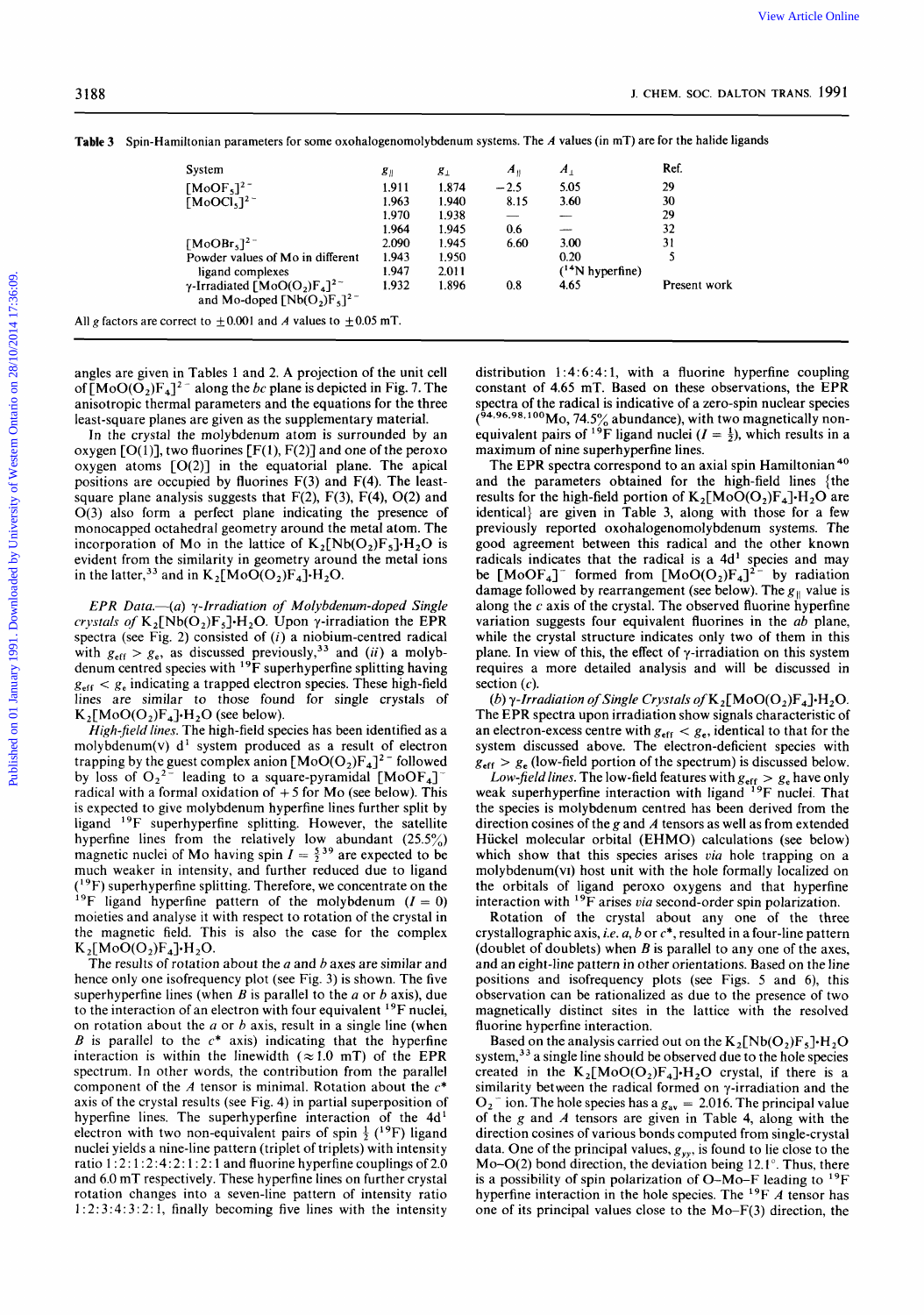**Table 4 Spin-Hamiltonian parameters for [MoO(O,)F,]** 

|                     |                                                                                                                                                                                                                         | In the case of the low-field lines observed upon $\gamma$ -firadiation                       |  |  |  |
|---------------------|-------------------------------------------------------------------------------------------------------------------------------------------------------------------------------------------------------------------------|----------------------------------------------------------------------------------------------|--|--|--|
|                     |                                                                                                                                                                                                                         | of $K_2[M_0O(O_2)F_4] \cdot H_2O$ , the presence of <sup>19</sup> F hyperfine                |  |  |  |
| $g_{xx} = 2.037(1)$ | $0.720 -0.624 -0.303$                                                                                                                                                                                                   | ig indicates a rearrangement in the $[M_0O(O_2)F_4]$                                         |  |  |  |
| $g_{yy} = 1.999(1)$ | $0.584$ $0.781$ $-0.221$                                                                                                                                                                                                | species too. The nature of the rearrangement could be as in                                  |  |  |  |
| $g_{zz} = 2.011(1)$ | $0.375 - 0.018$<br>0.927                                                                                                                                                                                                | quation (4) where we presume that an $O^{2}$ fragment is                                     |  |  |  |
|                     |                                                                                                                                                                                                                         |                                                                                              |  |  |  |
|                     | $A_{xx}(19F) = 1.81(5) mT$ $A_{yy}(19F) = 0.70(5) mT$ $A_{zz}(19F) = 2.81(5) mT$ $A_{zz}(19F) = 2.81(5) mT$ $A_{zz}(19F) = 2.81(5) mT$ $A_{zz}(19F) = 2.81(5) mT$ $A_{zz}(19F) = 2.81(5) mT$ $A_{zz}(19F) = 2.81(5) mT$ | $[MoO(O2)F4]$ <sup>-</sup> -----> $[Mo(O2)F4]$ <sup>+</sup> + O <sup>2-</sup> (4)            |  |  |  |
|                     |                                                                                                                                                                                                                         | $(high\ g\ species)$                                                                         |  |  |  |
|                     |                                                                                                                                                                                                                         |                                                                                              |  |  |  |
|                     |                                                                                                                                                                                                                         | المنادي والمستحدث والمنادي والمستنصر والمستحدث والمستحدث والمتحدث والمتحدث والمتحدث والمتحدث |  |  |  |

| Direction cosines (computed from crystal data) of various bonds |  |  |  |
|-----------------------------------------------------------------|--|--|--|
|-----------------------------------------------------------------|--|--|--|

|                             | l        | m        | n        |  |
|-----------------------------|----------|----------|----------|--|
| $Mo-F(1)$                   | 0.213    | $-0.040$ | $-0.976$ |  |
| $Mo-F(2)$                   | $-0.743$ | $-0.610$ | $-0.275$ |  |
| $Mo-F(3)$                   | $-0.697$ | 0.672    | $-0.253$ |  |
| $Mo-F(4)$                   | 0.476    | $-0.878$ | 0.038    |  |
| $Mo-O(1)$                   | $-0.264$ | $-0.025$ | 0.964    |  |
| $Mo-O(2)$                   | 0.543    | 0.839    | 0.045    |  |
| $Mo-O(3)$                   | 0.957    | 0.249    | 0.148    |  |
| $O(1)-O(2)$                 | 0.550    | 0.612    | $-0.569$ |  |
| $O(2) - O(3)$               | 0.570    | $-0.809$ | 0.141    |  |
| $O(1) - O(3)$               | 0.847    | 0.193    | $-0.496$ |  |
| $Mo-\frac{1}{2}[O(2)+O(3)]$ | 0.805    | 0.584    | 0.104    |  |
|                             |          |          |          |  |

deviation being *ca.* **18".** The isotropic part of the *A* tensor is **1.77**  mT, which represents a spin density of 0.1% on **F.** The axial fluorine interaction is negligible in the hole species formed in this system. The anisotropic components of the *A* tensors are so small in terms of actual <sup>19</sup>F *p* density that no useful information can be derived.

(c) *Radiation damage mechanism.* We now examine the possibility of radiation damage to explain the high-field lines observed in both single crystals. The primary reaction in Modoped  $K_2[Nb(O_2)F_5]H_2O$  can lead to the formation of a  $[Nb(O_2)F_5]$ <sup>-</sup> hole species and an electron. This electron is presumably trapped on molybdenum(v1) impurity incorporated in the lattice, forming a  $[MOO(O_2)F_4]^{3-}$  radical ion. The EPR spectra do not show a sharp isotropic single line at  $g_e$ , characteristic of the free electron. However, five equidistant lines with intensity ratio 1:4:6:4:1 and  $g_{\text{eff}} < g_{\text{e}}$  suggest the formation of an electron-excess centre. The structure of the molybdenum d' centre produced should contain four equivalent fluorine nuclei responsible for the observed superhyperfine pattern. Considering the equivalence of 19F nuclei and the crystal structure of  $K_2[MoO(O_2)F_4]·H_2O$ , it is proposed that the  $[MoO(O_2)F_4]^{3}$  species, formed on  $\gamma$ -irradiation, undergoes a bond rupture at the peroxo site and transforms into a minimum-energy configuration where equivalence of the  $^{19}F$ nuclei results. In other words, the radiation damage mechanism in equations  $(1)$ –(3) is proposed where  $[MoOF<sub>4</sub>]$ <sup>–</sup> accounts for

$$
[MoO(O2)F4]2- h W [MoO(O2)F4]- + e- (1)
$$

$$
[MoO(O2)F4]2- + e- \longrightarrow [MoO(O2)F4]3- (2)
$$

$$
[MoO(O2)F4]2- + e- \longrightarrow [MoO(O2)F4]3- (2)
$$
  

$$
[MoO(O2)F4]3- \longrightarrow [MoOF4]- + O22- (3)
$$
  
(low *g* species)

the d<sup>1</sup> centre observed in both the  $K_2[MoO(O_2)F_4] \cdot H_2O$  and  $K_2[Nb(O_2)F_5]H_2O$  systems. When an additional electron is trapped the geometry must distort to accommodate it. **As** the peroxo linkage is more susceptible to bond rupture rather than are the Mo-F or Mo-O bonds, the  $[MoOF_4]^-$  species is a possible product, which would account for the observed <sup>19</sup>F hyperfine splitting pattern. The similarities in the spin-Hamiltonian parameters between the present radical and other

known similar radicals (Table 3) further confirms this radiation damage mechanism.

*<sup>I</sup>***zyxwvutsrqponmlkjihgfedcbaZYXWVUTSRQPONMLKJIHGFEDCBA <sup>m</sup><sup>n</sup> Example 4** Spin-Hamiltonian parameters for  $[M_0O(O_2)F_4]^-$ <br> **Example 3** further confirms this radiation<br> **Example 1** and the case of the low-field lines observed upon  $\gamma$ -irradiation<br> **Example 1** and the case of the low In the case of the low-field lines observed upon  $\gamma$ -irradiation of  $K_2[M_0O(O_2)F_4]H_2O$ , the presence of <sup>19</sup>F hyperfine splitting indicates a rearrangement in the  $[M_0O(O_2)F_4]$ species too. The nature of the rearrangement could be as in equation (4) where we presume that an  $O<sup>2</sup>$  fragment is known similar radicals (Table 3) further confirms this radiation<br>damage mechanism.<br>In the case of the low-field lines observed upon  $\gamma$ -irradiation<br>of K<sub>2</sub>[MoO(O<sub>2</sub>)F<sub>4</sub>]-H<sub>2</sub>O, the presence of <sup>19</sup>F hyperfine<br>splitting

$$
[MoO(O2)F4]- \longrightarrow [Mo(O2)F4]+ + O2- (4)
$$
  
(high *g* species)

Mo-F(3)<br>  $M_0$ -F(3)<br>  $M_0$ -F(4)<br>  $M_0$ -F(4)<br>  $M_0$ -F(4)<br>  $M_0$ -C(1)<br>  $-0.264$ <br>  $-0.878$ <br>  $-0.878$ <br>  $-0.878$ <br>  $-0.878$ <br>  $-0.878$ <br>  $-0.878$ <br>  $-0.878$ <br>  $-0.878$ <br>  $-0.878$ <br>  $-0.878$ <br>  $-0.878$ <br>  $-0.878$ <br>  $-0.878$ <br>  $-0.878$ <br>  $$ eliminated leading to a  $[Mo(O_2)F_4]^+$  species in which two of the fluorines are axial and two are equatorial in order to account for the observed **EPR** spectra. In the absence of any major rearrangement of the co-ordination polyhedron around Mo, this will lead two sets of pairs of <sup>19</sup>F nuclei. We want to emphasize here that although  $[Mo(O_2)F_4]^+$  corresponds to a formal oxidation of **+7** for molybdenum, the 'hole' is entirely confined to the non-bonding orbital of the peroxo oxygen (see below). Therefore, the species is similar to  $[NbO<sub>4</sub>]<sup>2–</sup>$  (formal oxidation state  $+6$ ) produced by hole trapping on  $[NbO<sub>4</sub>]$ <sup>3-</sup> doped  $CaWO<sub>4</sub>,<sup>41,42</sup>$  for which the metal hyperfine coupling constant was found to be *ca.* **20** G. In such hole species the metal hyperfine coupling which arises *via* configuration interaction leads to less than 0.5% spin density. In our case, this small amount of transferred unpaired spin density on molybdenum is subjected to hyperfine interaction from the  $25\%$  abundant magnetic nuclei of Mo  $(I = \frac{5}{2})$  and further by four <sup>19</sup>F nuclei conined to the non-bonding orbital of the peroxo oxygen (see<br>below). Therefore, the species is similar to  $[NbO_4]^2$ <sup>-</sup> (formal<br>oxidation state +6) produced by hole trapping on  $[NbO_4]^3$ -<br>doped CaWO<sub>4</sub>,<sup>41,42</sup> for which th leading to satellite hyperfine structure of negligible intensity. The spectra from Mo  $(I = 0)$  with superhyperfine coupling to two inequivalent 19F ligands are the ones we are considering here. The above mechanisms are qualitatively supported by EHMO calculations done on the assumed species and the results are given below.

 $[MO_2]F_4]^3$ <sup>-5</sup> species, formed on  $\gamma$ -irradiation, under-<br>
and rupture at the peroxo site and transforms into a<br>
the  $[MoOF_4]^-$  radical and  $[Mo(O_2)F_4]^+$  hole species also<br>
energy configuration where equivalence of the EHMO Calculations.-The EHMO calculations were done on  $[M_0O(O_2)F_4]^{2}$  using the parameters (Slater orbital exponents and valence state ionization energies) given in ref. **43.**  The resultant energy-level diagram is shown in Fig. **8.** The possibility of an electron-excess centre as well as a hole species formation can be rationalized based on the MO scheme. From the EHMO calculations, the highest occupied molecular orbital (HOMO) (ascertained to be the non-bonding orbital of the peroxo oxygen atoms) is found to be  $\psi_{HOMO} = 0.1103$   $p_x$ <br>  $[O(2)] - 0.0498$   $p_y$   $[O(2)] - 0.7272$   $p_z$   $[O(2)] - 0.1095$   $p_x$  $[O(3)] + 0.0497 p_y [O(3)] + 0.7279 p_z [O(3)]$ . This clearly indicates that the electron removed during y-irradiation has come from the oxygen atoms of the peroxo group and not from the central metal atom. Further, EHMO calculations done on the  $[MoOF_4]^-$  radical and  $[Mo(O_2)F_4]^+$  hole species also indicate good agreement with our experimental observation. Thus, the y-irradiation of the molybdenum complex results in an electron-excess centre and a hole species whose possible structures have been deduced from their respective EPR spectra.

# **Conclusion**

The molybdenum-doped  $K_2[(Nb(O_2)F_3] \cdot H_2O]$  and  $K_2[M_0O(O_2)F_4]H_2O$  systems behave similarly on  $\gamma$ -irradiation producing a **4d'** molybdenum(v) centre. The **EPR** spectral features have been analysed based on the axial spin-Hamiltonian parameters. The structure of the centre has been deduced and a plausible radiation damage mechanism proposed. In addition to the d' molybdenum centre, a hole species is also formed, as discussed previously **33** for the niobium system, and that  $K_2[MoO(O_2)F_4]·H_2O$  behaves differently. The salient features of the hole species are the hyperfine coupling to only two of the four  $^{19}$ F ligands and the presence of two different sites in the  $K_2[M_0O(O_2)F_4] \cdot H_2O$  system. Thus, **EPR** has proven useful in identifying the paramagnetic centres and also yielding information about their location, orientation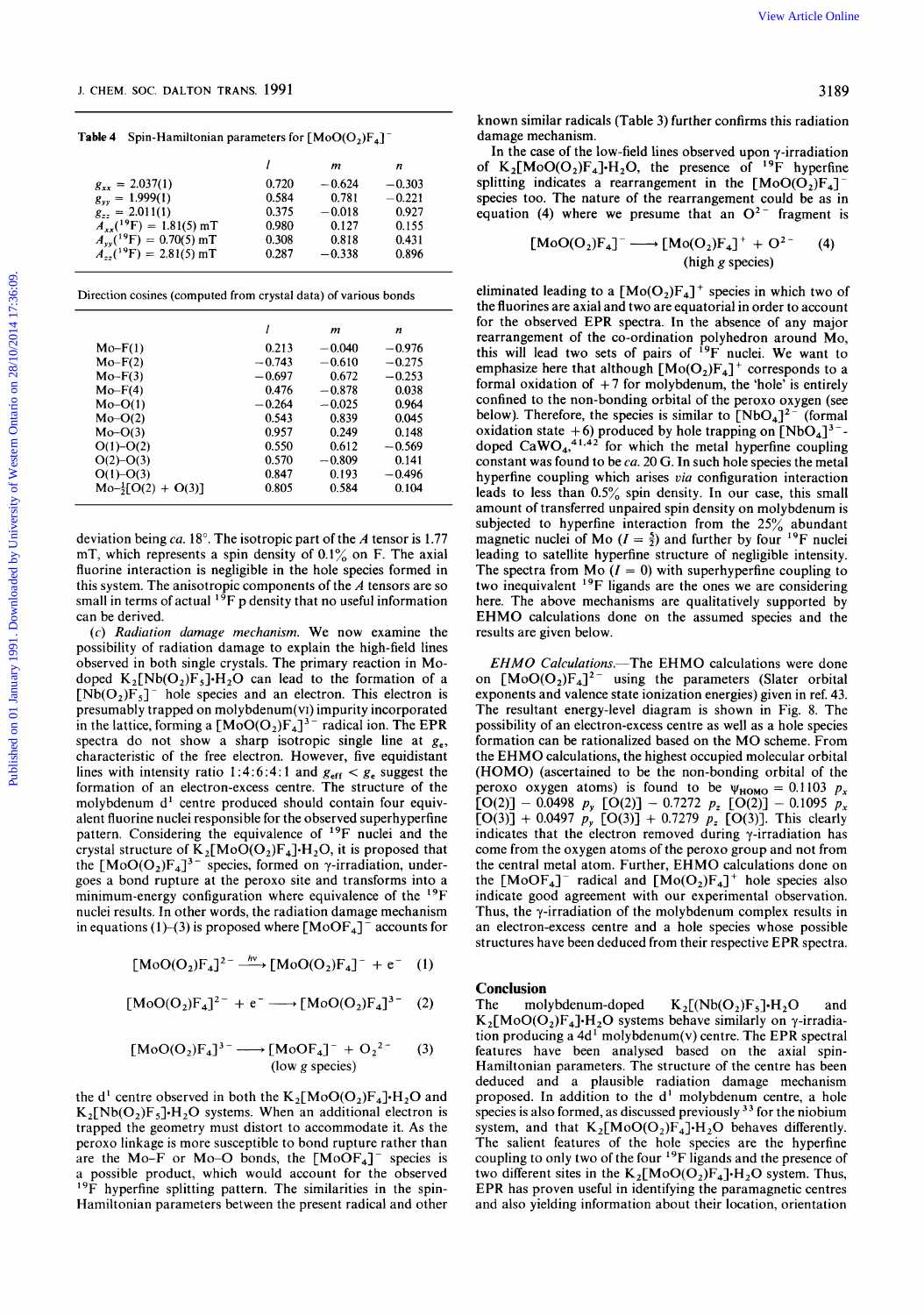

Fig. 8 Energy-level diagram of  $[MoOO_2)F_4]^{2-}$  ion, obtained from EHMO calculations. The arrow  $(\longrightarrow)$  indicates the highest occupied molecular orbital, coefficients for which are given in the text

and structure. Although no metal hyperfine is observed for these two centres, the directions of the  $g$  and ligand-hyperfine tensors clearly indicate that the radicals responsible for the observed spectra arise from metal-centred species and are not due to radicals exclusively having fluorine and/or oxygen atoms only.

# **Acknowledgements**

**G. R.** thanks the Indian Institute of Technology, Madras, for allowing her to pursue research on a part-time basis and P. S. R. thanks the Council of Scientific and Industrial Research, India for a fellowship. Thanks are also due to Dr. Babu Varghese for his help in the crystal structure determination of the molybdenum complex. 1 R. C. Bray, *Adv. Enzymol, Relat. Areas Mol. Biol.*, 1980, 51, 107.<br>
2013 N. S. Garif'yanov, N. N. Fedotov and N. S. Kuchen, 1968, 22, 1076.<br>
20 N. A. Johnson and E. S. Gould, *Inorg. Chem.*, 1967, 39, 407.<br>
22 N. A. Joh

- **References**<br>
1 R. C. Bray, Adv. Enzymol, Relat. Areas Mol. Biol., 1980, **51**, 107.
- 2 E. J. Hewitt and B. A, Notton, *Molybdenum and Molybdenum containing Enzymes,* ed. M. Coughlan, Pergamon, New York, 1980, p. 273.
- 3 D. H. Killeffer and **A.** Linz, *Molybdenum Compounds, their Chemistry and Technology,* Interscience, New York, 1952.
- **4** F. **A.** Cotton, M. P. Diebold, C. J. OConnor and G. L. Powell, *J. Am. Chem. SOC.,* 1985,107,7438.
- 5 P. Subramanian, J. T. Spence, R. Ortega and J. H. Enemark, *Inorg. Chem.,* 1984,23,2564 and refs. therein.
- 6 P. C. H. Mitchell, *Coord. Chem. Rev.,* 1966, **1,** 315; Q. *Rev. Chem. Soc.,* 1966, 103.
- 7 J. T. Spence, *Metal ions in Biological Systems,* vol. *5,* ed. H. Sigel, Marcel Dekker, New York, 1979; *Coord, Chem. Rev.,* 1969,4475.
- 8 F. L. Bowden, *Techniques and Topics in Bioinorganic Chemistry,* ed. C. A. McAuliffe, Halstead Press, Wiley, New York, 1975, p. 205.
- 9 B. Spirack and Z. Dori, *Coord. Chem. Rev.,* 1975,17,99.
- *10* F. **A.** Schroeder, *Acta Crystallogr., Sect. B,* 1975,31,2294.
- 11 J. Levy, J. J. R. Campbell and T. H. Blackburn, *fntroductory Microbiology,* Wiley, New York, 1973.
- 12 E. J. Hewitt, *Biol. Reo.,* 1959, *34,* 333.
- 13 E. J. Underwood, *Trace Elements in Human and Animal Nutrition,*  3rd edn., Academic Press, New York, 1971.
- 14 E. I. Stiefel, *Prog. Inorg. Chem.,* 1977, 22, 1.
- 15 J. **A.** Connor and E. J. Ebsworth, *Adv. Inorg. Chem. Radiochem.,*  1964,6,280.
- 16 D. Grandjean and R. Weiss, *Bull. SOC. Chim. Fr.,* 1967,34,3044.
- 17 L. M. LeCarpentier, A. Mitschler and R. Weiss, *Acta Crystallogr., Sect. B,* 1972,28,1278,1288; *Chem. Commun.,* 1968,1260.
- 18 I. Larking and R. Stomberg, *Acta Chem. Scand.,* 1970,24,2034.
- 19 R. Stomberg, *Acta Chem. Scand.,* 1970,24,2024; 1968,22,1076.
- 
- 20 N. **A.** Johnson and E. **S.** Gould, *Inorg. Chem.,* 1967,39,407.
- 21 C. *C.* Su, J. W. Reed and E. S. Gould, *Inorg. Chem.,* 1967,12,337.
- 22 N. S. Garif'yanov, V. N. Fedotov and N. S. Kuchenyavnko, *Izu. Akad. Nauk SSSR, Ser. Khim.,* 1964,743.
- 23 N. S. Garif'yanov and S. E. Kamenev, Russ. *J. Phys. Chem.,* 1969,43, 609.
- 24 I. N. Marov, V. K. Belyaeva, Y. K. Dubrov and A. N. Ermakov, *Dokl. Akad. Nauk SSSR,* 1967, 177, 1166; *Russ.* J. *Inorg. Chem.,* 1972,17, 515.
- 25 G. M. Larin, P. M. Solozhenkin and E. V. Semenov, *Dokl. Akad. Nauk SSSR, Ser. Khim.,* 1974,214,1343.
- 26 R. C. Bray and L. S. Meriwether, *Nature (London),* 1966,212,467.
- 27 T. Hwang and G. P. Haight, jun., *J. Am. Chem. Soc.*, 1970, 92, 2336; 1971,93,611.
- 28 P. C. H. Mitchell and R. D. Searle, *Proceedings* of *the First International Conference on Chemistry and Uses* of *Molybdenum,* ed. P. *C.* H. Mitchell, Climax Molybdenum Co., 1974.
- 29 P. T. Manoharan and M. T. Rogers, *J. Chem. Phys.,* 1968,49,5510.
- 30 H. Kon and N. E. Sharpless, J. *Phys. Chem.,* 1966,70, *105.*